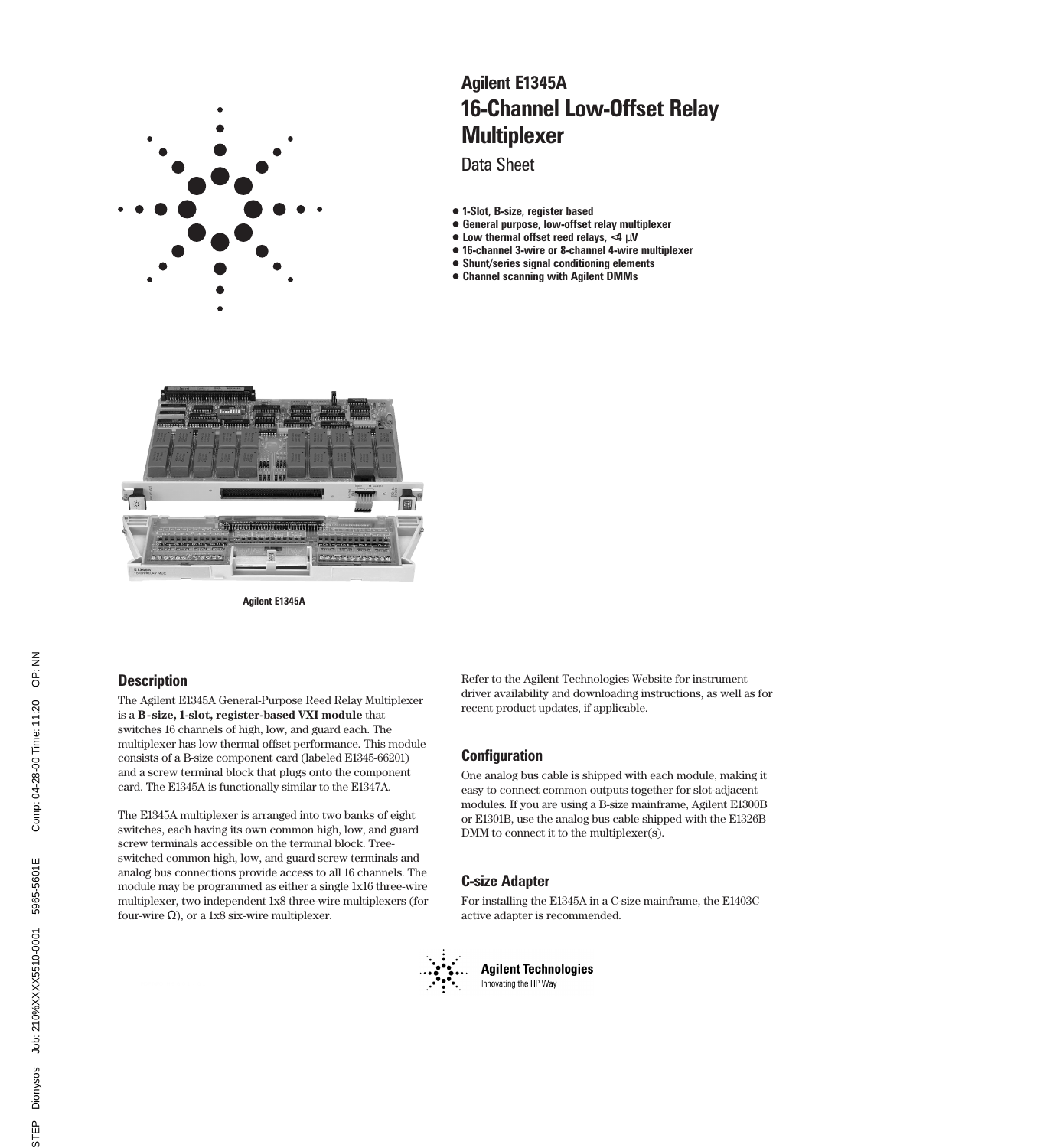# Product Specifications

| 120 Vdc                 |
|-------------------------|
|                         |
| 120 V rms               |
| $50 \text{ mA}$<br>1 VA |
|                         |

## DC

| <b>Maximum thermal offset</b><br>per channel, differential |               |
|------------------------------------------------------------|---------------|
| Hi-Lo:                                                     | 4 uV          |
| Closed channel resistance: $100 \Omega \pm 10\%$           |               |
| Insulation resistance                                      |               |
| (between any two points):                                  | 10E9 $\Omega$ |
| <b>Insulation resistance</b>                               |               |
| (Hi to Lo, power off):                                     | n/a           |
|                                                            |               |

## AC

Minimum bandwidth<br>(-3 dB, 50  $\Omega$  source/load): Crosstalk (channel-tochannel): 100 kHz:  $-70$  dB<br>10 MHz:  $-20$  dB **10 MHz:**  $-20$ <br>**Both:**  $n/a$ Both: Closed channel capacitance:

10 MHz (protection resistors shorted)

<150 pF Hi-Lo, <150 pF Lo-Guard, <2000 pF Guard-Chassis

### General Characteristics

| Relays:                                            | Reed relays<br>Break-before-make<br>Relays open on power down<br>Relays open on power up |  |
|----------------------------------------------------|------------------------------------------------------------------------------------------|--|
| <b>Minimum relay life:</b>                         |                                                                                          |  |
| No load:                                           | 10E8 operations                                                                          |  |
| <b>Rated load:</b>                                 | 10E7 operations                                                                          |  |
| Screw terminal wire size:<br><b>Scanning rate:</b> | 16 to 26 AWG (1.5, 1.2, 0.9, 0.75, 0.5 mm)<br>600 channels/s typ.                        |  |

# General Specifications

### VXI Characteristics

| Register based, A16, slave only |
|---------------------------------|
| в                               |
|                                 |
| P1                              |
| None                            |
| None                            |
| Requires E1403C                 |
|                                 |

## Instrument Drivers

See the Agilent Technologies Website (http://www.agilent.com/find/ inst\_drivers) for driver availability and downloading.

| <b>Command module</b>          |              |
|--------------------------------|--------------|
| firmware:                      | Downloadable |
| <b>Command module</b>          |              |
| firmware rev:                  | A.01         |
| $LSCPI$ Win $3.1$ :            | Yes          |
| <b>I-SCPI Series 700:</b>      | Yes          |
| <b>C-SCPI LynxOS:</b>          | Yes          |
| C-SCPI Series 700:             | Yes          |
| <b>Panel Drivers:</b>          | Yes          |
| VXI <i>plug&amp;play</i> Win   |              |
| Framework:                     | <b>Yes</b>   |
| plug&play Win 95/NT            |              |
| Framework:                     | Yes          |
| VXI <i>plug&amp;play</i> HP-UX |              |
| Framework:                     | N٥           |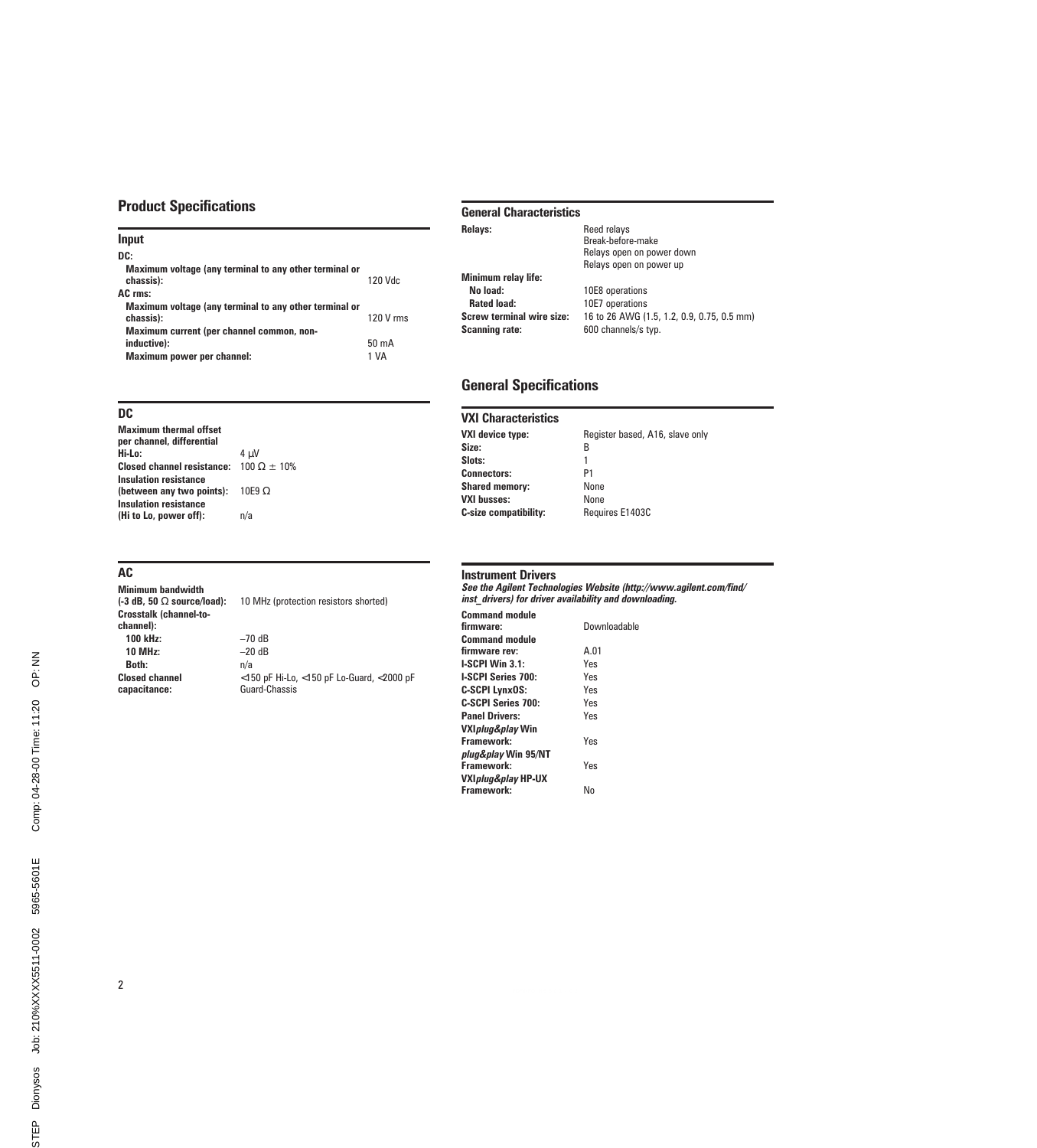## Module Current

|          | <b>I<sub>PM</sub></b> | I <sub>DM</sub> |  |  |
|----------|-----------------------|-----------------|--|--|
| $+5V$    | 0.2                   | 0.01            |  |  |
| $+12V$ : | 0.13                  | 0.01            |  |  |
| $-12V$ : | 0                     | 0               |  |  |
| $+24 V:$ | 0                     | 0               |  |  |
| $-24$ V: | 0                     | 0               |  |  |
| $-5.2V$  | 0                     | 0               |  |  |
| $-2V:$   | 0                     | 0               |  |  |
|          |                       |                 |  |  |

## Cooling/Slot

Watts/slot: 1.00  $\Delta$ P mm H<sub>2</sub>O: 0.02<br>Air Flow liter/s: 0.10 Air Flow liter/s:

| <b>Ordering Information</b>                  |                    |  |  |
|----------------------------------------------|--------------------|--|--|
| <b>Description</b>                           | <b>Product No.</b> |  |  |
| 16-Channel Low-Offset Relay Multiplexer      | E1345A             |  |  |
| Service Manual                               | E1345A 0B3         |  |  |
| Japan - Japanese Localization                | E1345A ABJ         |  |  |
| 3 Yr. Retn. to Agilent to 1 Yr. OnSite Warr. | E1345A W01         |  |  |
| Extra terminal block for the E1345A          | E1345-80001        |  |  |



Analog bus cables for MUX-to-MUX and MUX-to-multimeter connections

#### 19.5-in analog bus cable to internal DMM



- \* DMM-to-MUX and MUX-to-MUX analog bus cables are<br>provided with the purchase of the DMM and MUX modules respectively.
- \*\* 19.5-in analog bus cable is provided with purchase of<br>E1300/01B Series B mainframe with internal DMM option.

Analog bus cables for MUX-to-MUX and MUX-to-multimeter connections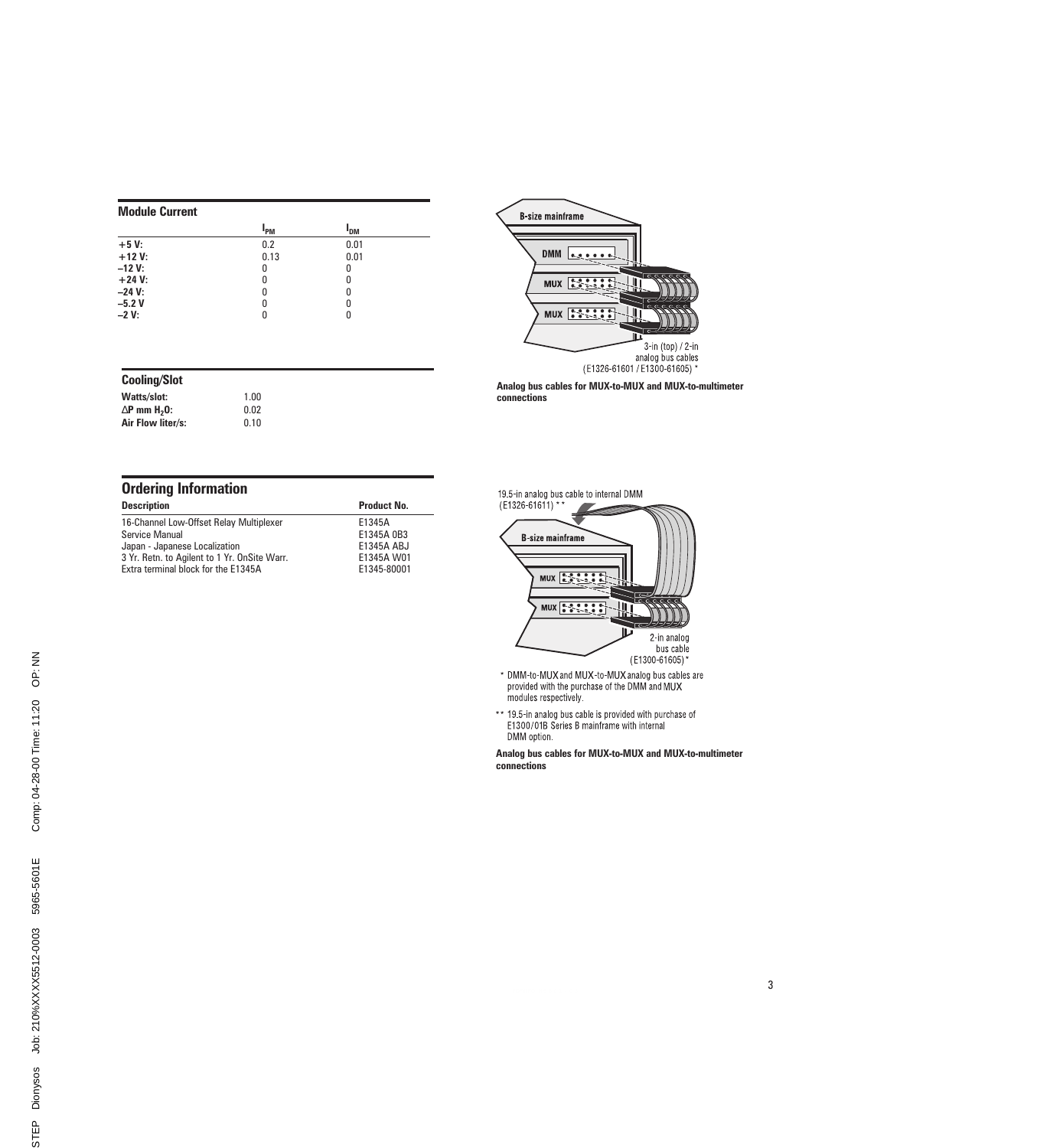# **E1345A Circuit Diagram**





Signal Conditioning Components/Current Shunt